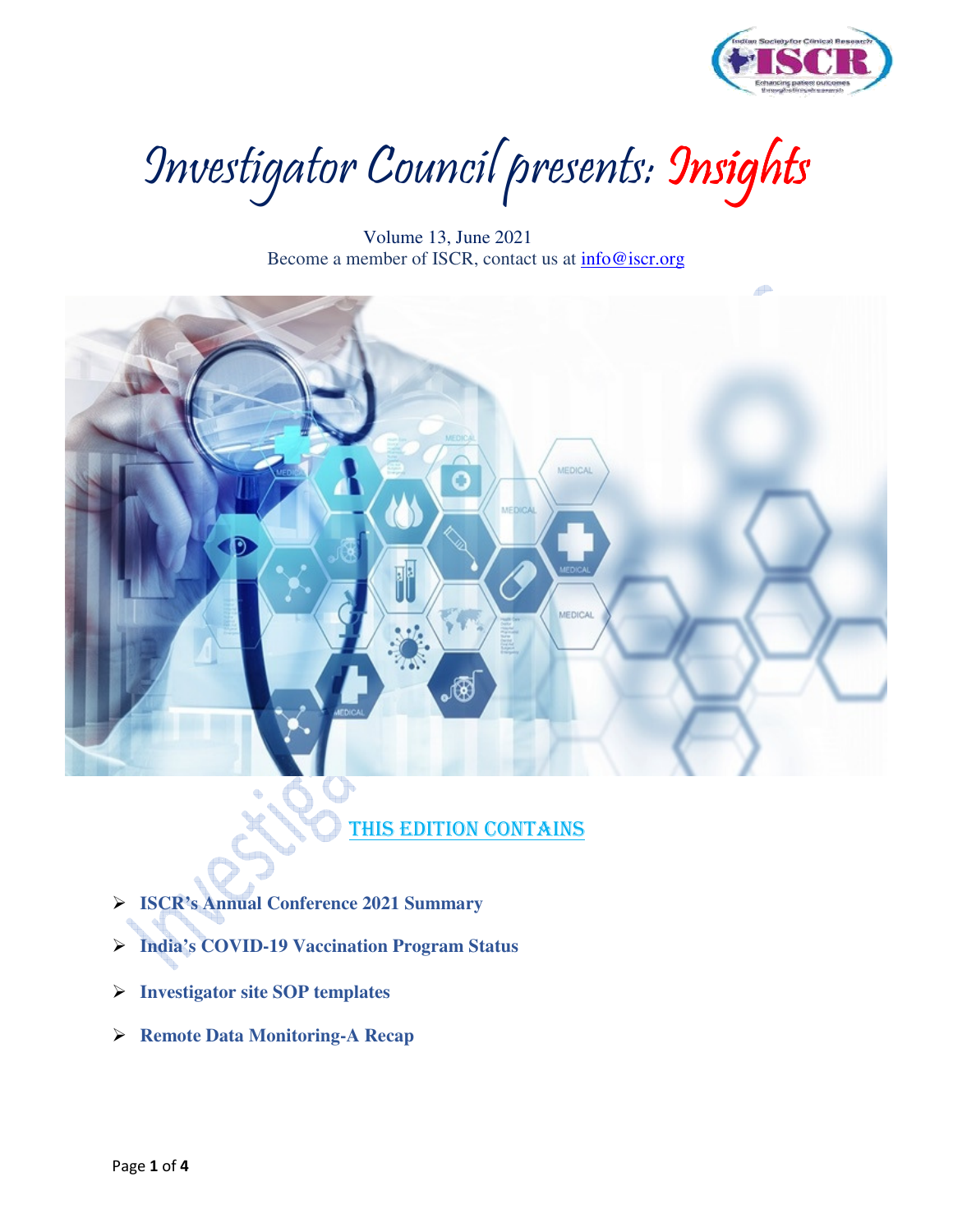

# ISCR'S ANNUAL CONFERENCE 2021 INVESTIGATOR SESSIONS **SUMMARY**

The first fully virtual annual ISCR conference was held from 19-20 March 2021 with a theme of **"Clinical Research – Transforming Lives: 2021 and Beyond",** preceding the main conference was the pre-conference workshop from 12-13 March 2021**.** This conference covered a variety of very relevant topics relating to the remote conduct and management of Clinical Trials including sessions on experience of investigator in the conduct of clinical trials during the pandemic, apart from other interesting topics.

There was also an opportunity for virtual submissions of abstracts for oral and e-Poster Presentation, for original clinical research conducted and completed between 2018 to 2020. Clinical Researchers, faculty and students from Medicine, Pharmacy, Nursing and Biological sciences (post-graduate, under-graduate and super-specialty) participated in this event and winners were felicitated at the main conference.

As part of the main conference, there were 05 parallel tracks over 02 days (Clinical Operations, Ethics, Quality, Regulatory & Investigator, Academic Clinical Research and Real World Evidence, Clinical Data Management, Biostatistics and Statistical Programming, Medical Writing) with an entire track pertaining to Academic Clinical Research.

Some topics of interest from an investigator perspective, were the keynote address for the academic session titled building large academic networks for impactful research in India with National Cancer Grid as an example. The session also included short lectures about faculty-led research, academic research from a private hospital, collaborating for needs of country and making student-initiated research enjoyable and a life-changing experience.

The program included panel discussions on academia – industry collaboration that touched upon the factors required to make it a success for transforming lives of populations, also extensive discussions on building and nurturing clinician scientists in India.

Keeping in mind the current pandemic situation, an informative session on investigator's perspective regarding experience & challenges of managing studies during the COVID-19 pandemic was included in the agenda.

All in all, the conference was a star-studded event with experience sharing by regulatory, academia & industry stalwarts that was very well received by the audience.

# INDIA'S COVID-19 VACCINATION PROGRAM STATUS

• As we are all aware, India started a country wide COVID-19 vaccination program effective Jan 2021 with primary focus and prioritization given to the healthcare and frontline workforce and effective May 1, 2021, the vaccination drive has been expanded to cover all citizens above 18 years.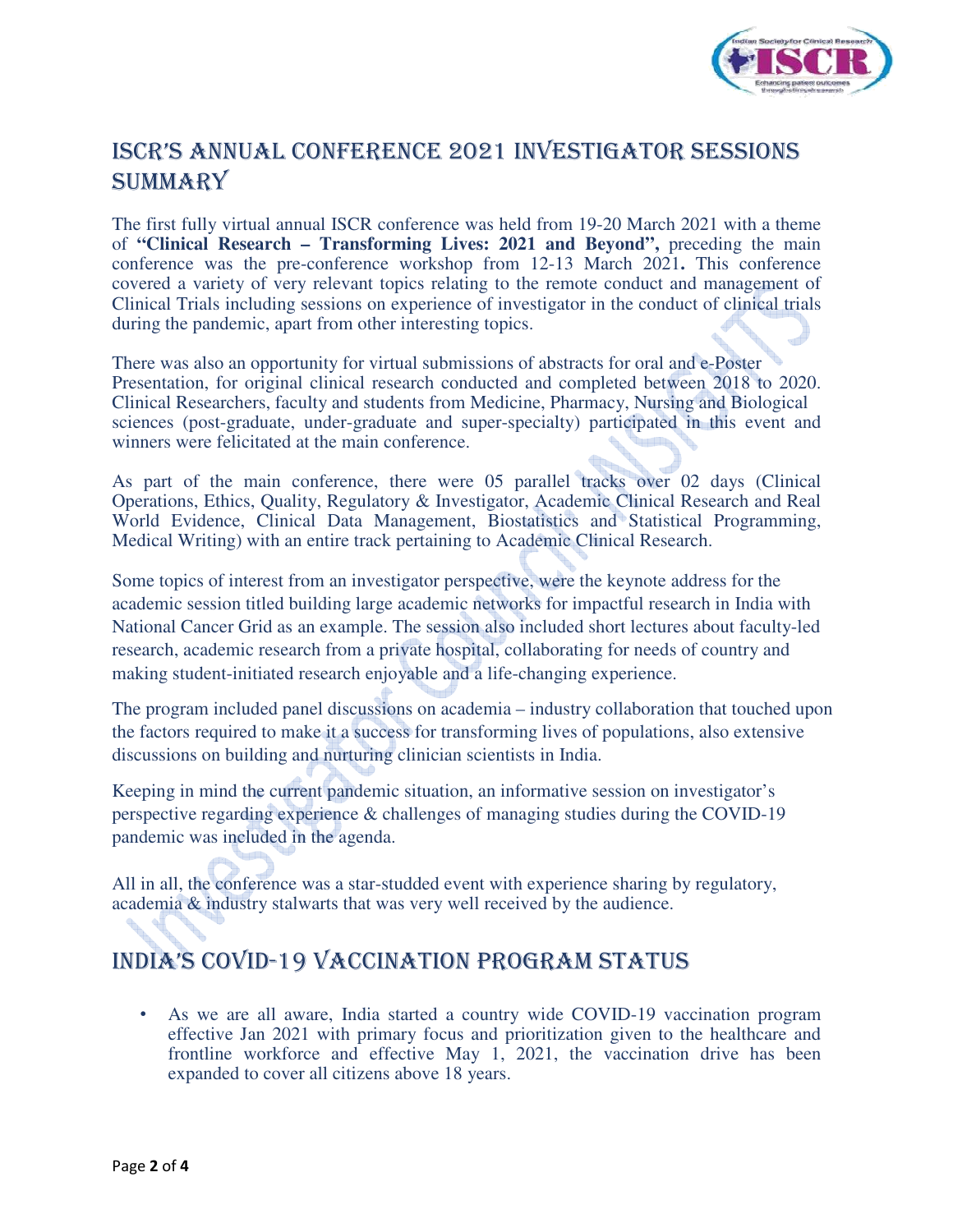

Till date (as on 04 Jul 2021), India has achieved a total vaccination count of 35,12, 21,306 (total doses administered). Most current updates and status can be obtained from https://www.mohfw.gov.in/

### INVESTIGATOR SITE SOP TEMPLATES

#### **Purpose of this Initiative:**

- As we move towards an era of highly controlled Clinical Trial management, standardized methodology of conducting trials at Investigator sites is a key expectation from Indian Regulators. We at ISCR would like to support them by providing templates for preparation of SOPs which can be adapted as per site's need.
- These SOP templates have been carefully prepared by a wide range of Industry Experts including investigators and auditors to ascertain alignment with regulations governing clinical research in India.
	- o Preparation, maintenance, and review of SOPs.
	- o Audio Visual recording of Informed Consent.
	- o Informed Consent Process.
	- o Source Documentation at site.
	- o Safety reporting & management by site.
	- o Site Communications (EC, Sponsor & Regulatory).
	- o Training of Clinical Study Staff.
	- o Archival of completed studies.
	- o SOP on subject compensation.

Please contact us at  $info@iscr.org$  for more information or to request for these SOP templates and to provide feedback on the templates.

## REMOTE DATA MONITORING (RDM) - A RECAP

International Regulatory Guidance on clinical trial management during the COVID-19 pandemic:

US FDA and MHRA have issued guidance (new and updated) for the industry that would be relevant for the management of studies during the COVID-19 pandemic. The details can be referenced via links below:

- https://www.fda.gov/media/136238/download
- Managing clinical trials during Coronavirus (COVID-19) GOV.UK (www.gov.uk)
- Protecting Participants in Bioequivalence Studies for Abbreviated New Drug Applications During the COVID-19 Public Health Emergency (fda.gov)